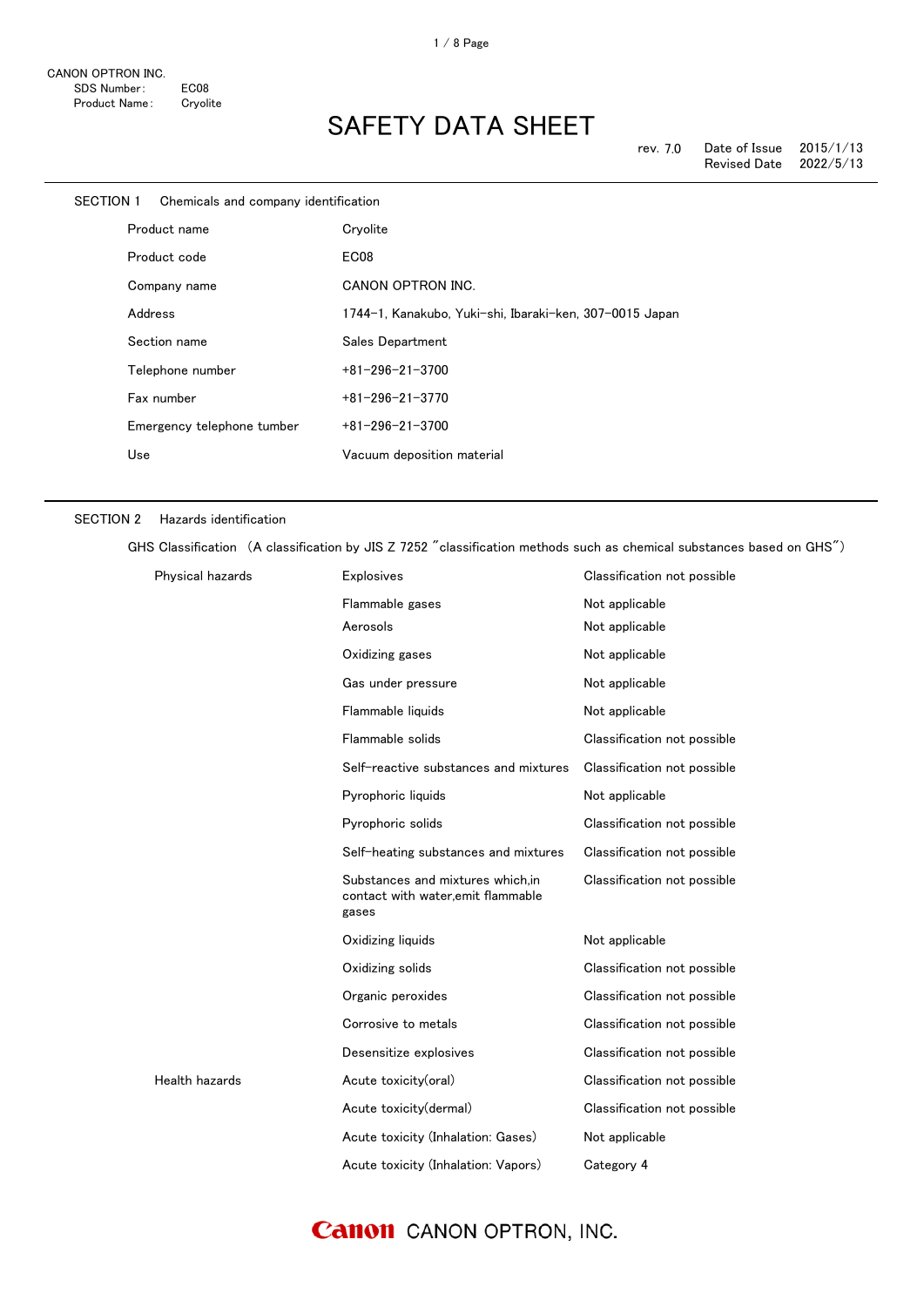| rev. 7.0 | Date of Issue | 2015/1/13 |
|----------|---------------|-----------|
|          | Revised Date  | 2022/5/13 |

|                       | Acute toxicity (Inhalation: Dusts and<br>mists)                                   | Category 4                  |
|-----------------------|-----------------------------------------------------------------------------------|-----------------------------|
|                       | Skin corrosion/irritation                                                         | Classification not possible |
|                       | Serious eye damage/eye irritation                                                 | Classification not possible |
|                       | Respiratory sensitization                                                         | Classification not possible |
|                       | Skin sensitization                                                                | Classification not possible |
|                       | Germ cell mutagenicity                                                            | Classification not possible |
|                       | Carcinogenicity                                                                   | Classification not possible |
|                       | Reproductive toxicity                                                             | Classification not possible |
|                       | Reproductive toxicity, effects on or via Classification not possible<br>lactation |                             |
|                       | Specific target organ toxicity (single<br>exposure)                               | Classification not possible |
|                       | Specific target organ toxicity (repeated<br>exposure)                             | Category 1                  |
|                       | Aspiration hazard                                                                 | Classification not possible |
| Environmental hazards | Hazardous to the aquatic environment<br>Short-term(acute)                         | Classification not possible |
|                       | Hazardous to the aquatic environment<br>Long-term(chronic)                        | Category 2                  |
|                       | Hazardous to the ozone layer                                                      | Classification not possible |

Label elements



Signal word **Danger** 

Dangerous goods hazard information

Precautionary statements

Harmful if inhaled. Causes damage to organs through prolonged or repeated exposure No organ information.

【Safety measures】 Do not breathe dust/fume/gas/mist/vapours/spray. Avoid breathing dust/fume/gas/mist/vapours/spray. Wash hands thoroughly after handling. Do not eat, drink or smoke when using this product. Use only outdoors or in a well-ventilated area. Avoid release to the environment.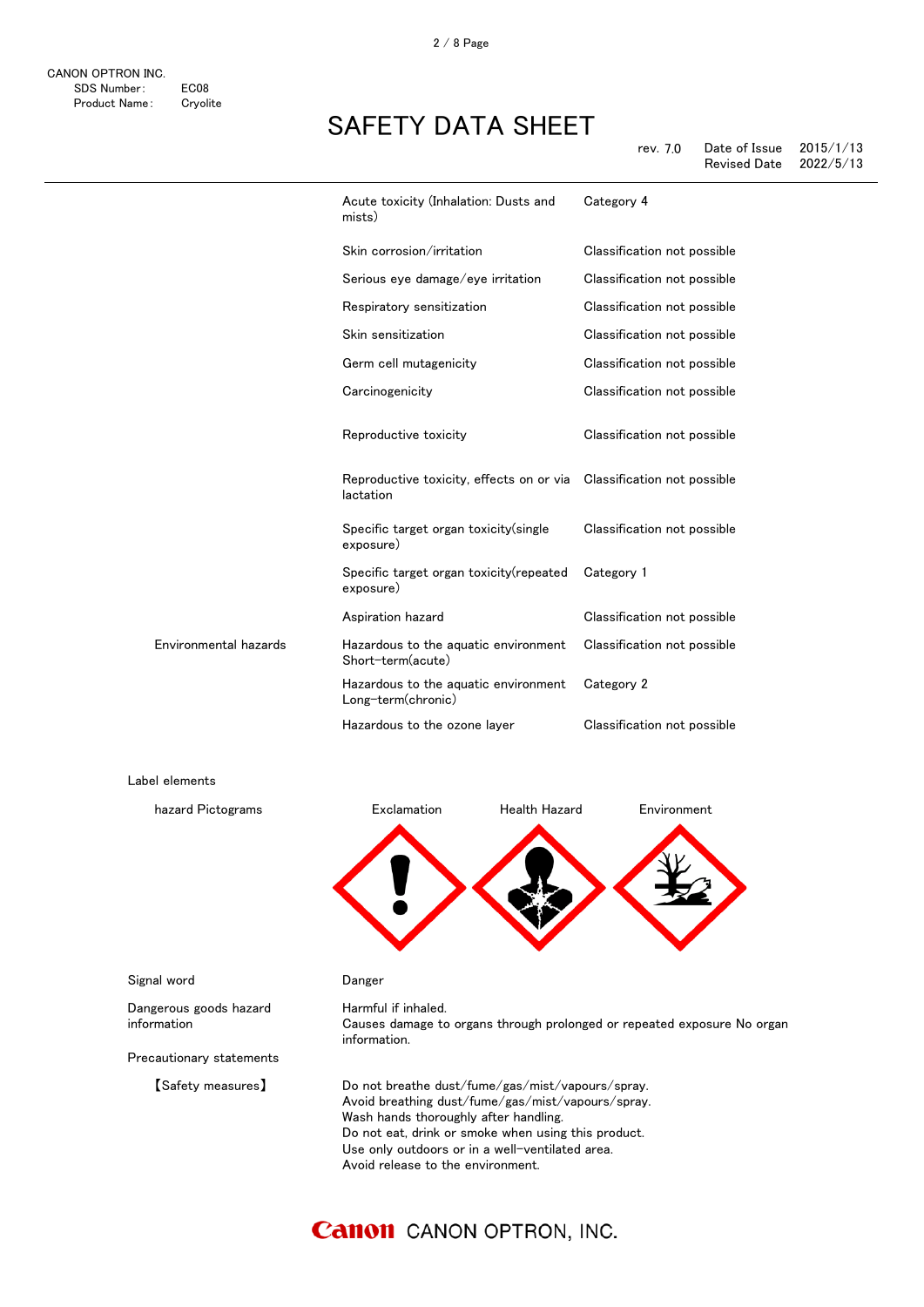| rev. 7.0 | Date of Issue | 2015/1/13 |
|----------|---------------|-----------|
|          | Revised Date  | 2022/5/13 |

| <b>[First-aid measures]</b> | IF INHALED: Remove person to fresh air and keep comfortable for breathing.<br>Call poison center or doctor/physician if you feel unwell.<br>Get medical advice/attention if you feel unwell.<br>Collect spillage. |
|-----------------------------|-------------------------------------------------------------------------------------------------------------------------------------------------------------------------------------------------------------------|
| 【Storage】                   |                                                                                                                                                                                                                   |
| [Disposal]                  | Dispose of contents/container in accordance with national regulations.                                                                                                                                            |
| <b>[Other hazards]</b>      | $\overline{\phantom{m}}$                                                                                                                                                                                          |

| Substance/Mixture                       | Substance                                                                                                                         |
|-----------------------------------------|-----------------------------------------------------------------------------------------------------------------------------------|
| Chemical name                           | Cryolite                                                                                                                          |
| Chemical formula                        | Cryolite(Na3AlF6)                                                                                                                 |
| Concentration or concentration<br>range | 99.9%                                                                                                                             |
| CAS No.                                 | 15096-52-3                                                                                                                        |
| TSCA Inventry                           | Cryolite (Na3(AIF6))                                                                                                              |
| EINECS number                           | 239-148-8                                                                                                                         |
| Radioactive information                 | Radioactive substances are not used as the material. Therefore, there is no<br>reason that ionizing radiation would be generated. |

| Inhalation                                                     | Remove person to fresh air and keep comfortable for breathing.<br>Get medical advice/attention if you feel unwell.                                                                                                 |
|----------------------------------------------------------------|--------------------------------------------------------------------------------------------------------------------------------------------------------------------------------------------------------------------|
| Skin contact                                                   | Take off immediately all contaminated clothing. Rinse affected areas with<br>water/shower<br>IF ON SKIN: Wash with plenty of soap and water.<br>If skin irritation or rash occurs: : Get medical advice/attention. |
| Eye contact                                                    | Rinse cautiously with water for several minutes. Remove contact lenses, if<br>present and easy to do. Continue rising.<br>If eye irritation persists: Get medical advice/attention.                                |
| Ingestion                                                      | Rinse mouth.<br>Get medical advice/attention.                                                                                                                                                                      |
| Most important symptoms and<br>effects, both acute and delayed | No data available                                                                                                                                                                                                  |
| Protection of first aiders                                     | Rescuers, wear suitable protective equipment as the situation demands.                                                                                                                                             |
| Special precautions for physicians                             | No data available                                                                                                                                                                                                  |
|                                                                |                                                                                                                                                                                                                    |

SECTION 5 Firefighting measures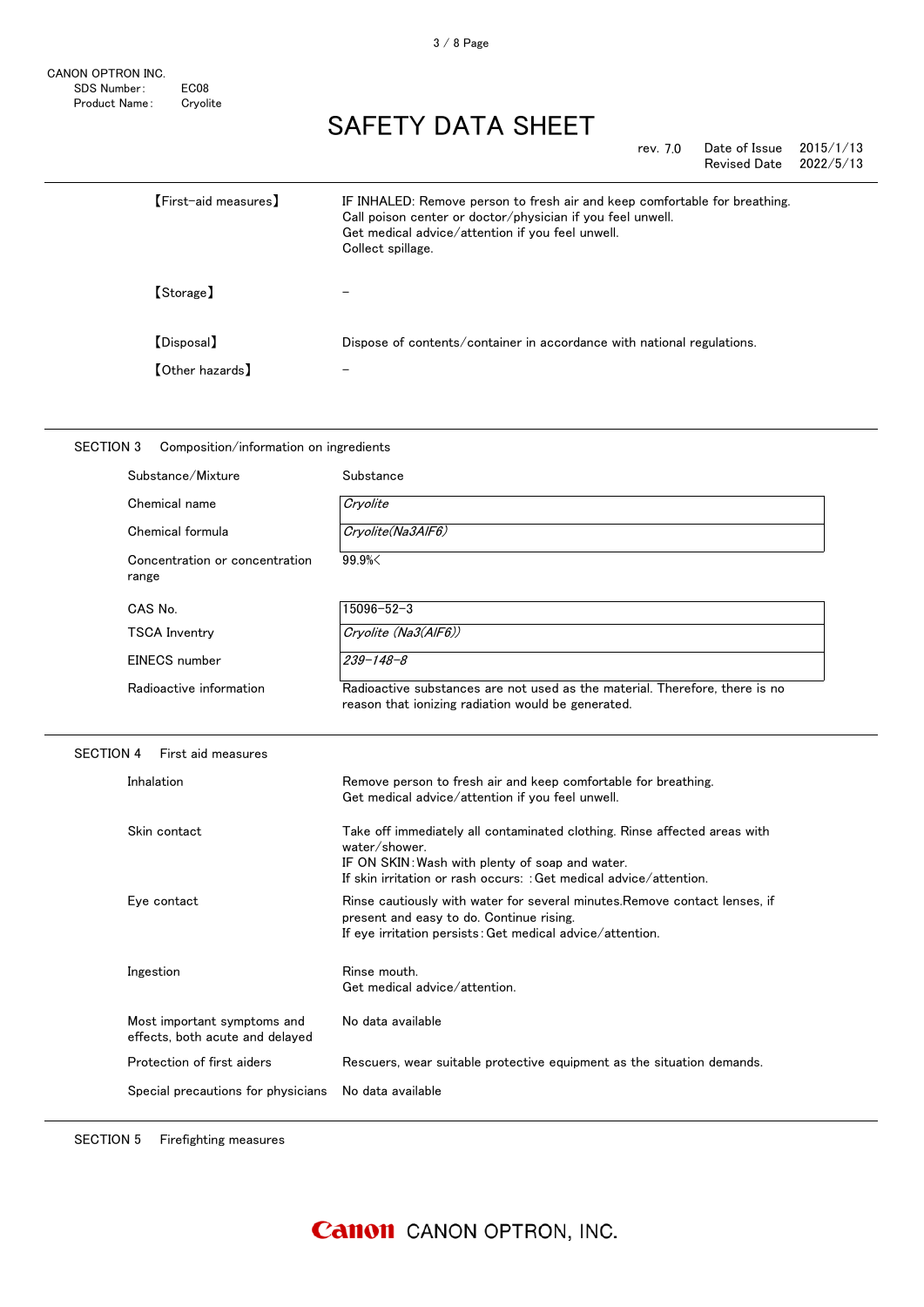|                  | Suitable extinguishing media                                               | This product itself is not flammable.                                                                                                                                                                                      |
|------------------|----------------------------------------------------------------------------|----------------------------------------------------------------------------------------------------------------------------------------------------------------------------------------------------------------------------|
|                  | Unsuitable extinguishing media                                             | No data available                                                                                                                                                                                                          |
|                  | Specific hazards                                                           | No data available                                                                                                                                                                                                          |
|                  | Specific extinguishing methods                                             | In the case of a fire in the periphery, the portable container is quickly moved to a<br>safe place.                                                                                                                        |
|                  | Special protective equipment for<br>firefighters                           | Wear suitable protective equipment (gloves, glasses and a mask) in fire-fighting.                                                                                                                                          |
| <b>SECTION 6</b> | Accidental release measures                                                |                                                                                                                                                                                                                            |
|                  | Personal precautions, protective<br>equipment, and emergency<br>procedures | Protection equipment (specified as those in which the properties of the product<br>are suitable) worn during operation so that airborne droplets, etc., do not adhere<br>to the skin and dusts and gases are not absorbed. |
|                  | Environmental precautions                                                  | The leakage may not directly flow into rivers or sewage.                                                                                                                                                                   |
|                  | Methods and material for<br>containment and cleaning up                    | The leaked material is scooped up, or swept up and gathered to be recovered in a<br>paper bag or a drum.<br>After recovery, a small amount of the residue is absorbed in sediment, sawdust,<br>etc.                        |
|                  | Secondary disaster prevention<br>measures                                  | No data available                                                                                                                                                                                                          |
| SECTION 7        | Handling and storage                                                       |                                                                                                                                                                                                                            |
|                  | Precautions for safe handling                                              |                                                                                                                                                                                                                            |
|                  | Technical measures                                                         | Take measures for equipment as described in "8. Exposure controls/personal<br>protection" and wear protective equipment.                                                                                                   |
|                  | Safety handling precautions                                                | Handling work must be practiced in a room where there is a local or total<br>ventilation facility.                                                                                                                         |
|                  | Avoidance of contact                                                       | Refer to "10. Stability and reactivity.                                                                                                                                                                                    |
|                  | Hygiene measures                                                           | Wash hands thoroughly after handling.<br>Do not eat, drink or smoke when using this product.                                                                                                                               |
|                  | Conditions for safe storage,<br>including any incompatibilities            |                                                                                                                                                                                                                            |
|                  | Safe storage conditions                                                    | Store in a well-ventilated place. Keep container tightly closed.                                                                                                                                                           |
|                  | Safety packaging material                                                  | No data available                                                                                                                                                                                                          |

SECTION 8 Exposure controls/personal protection

Cryolite(Na3AlF6)

Permissible concentration

ACGIH No data available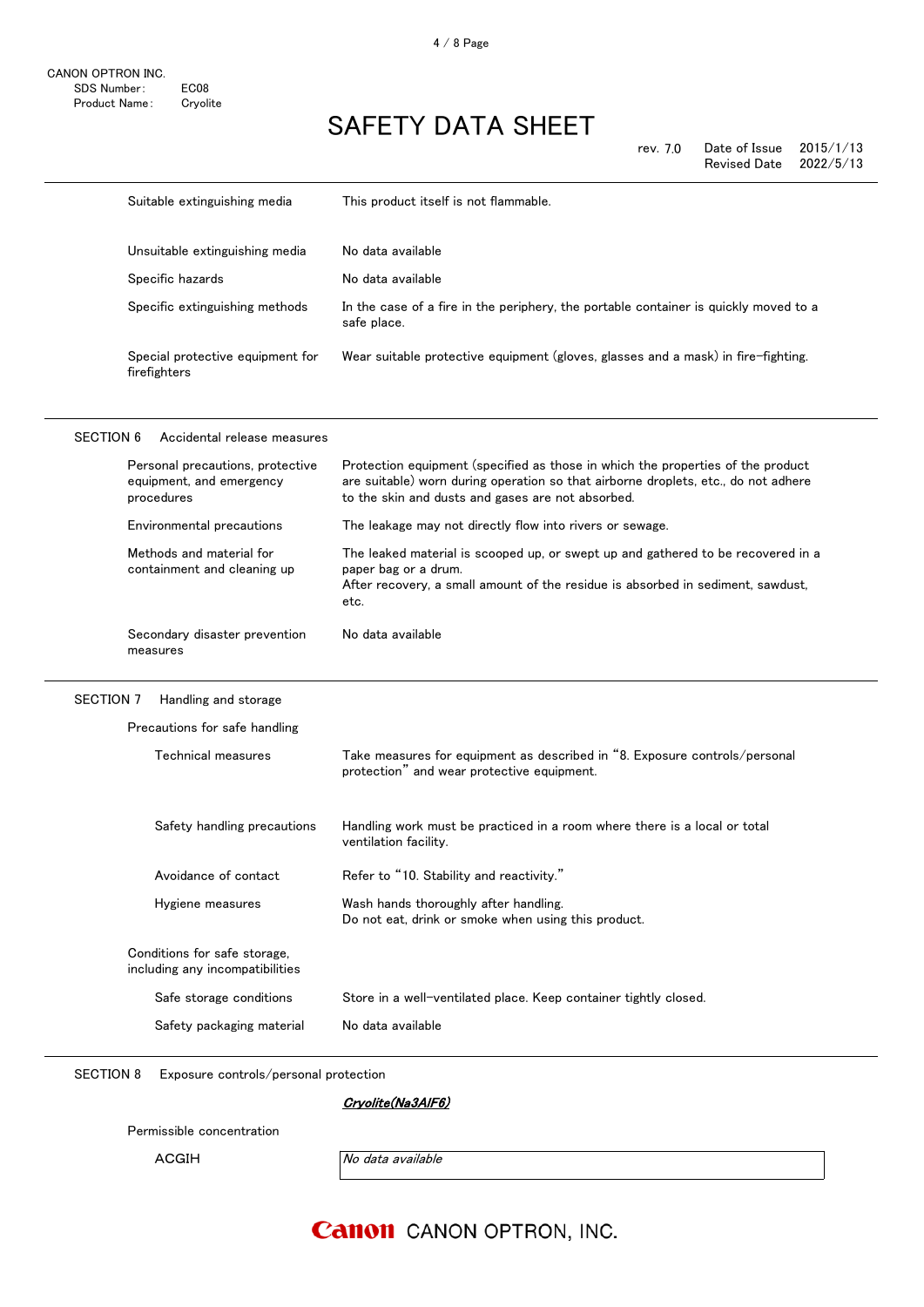| rev. 7.0 | Date of Issue | 2015/1/13 |
|----------|---------------|-----------|
|          | Revised Date  | 2022/5/13 |

| Appropriate engineering controls                                            | Use sealed devices, equipment, or a local exhaust ventilation as much as<br>possible. |
|-----------------------------------------------------------------------------|---------------------------------------------------------------------------------------|
| Individual protection measures,<br>such as personal protective<br>equipment |                                                                                       |
| Respiratory protection                                                      | Dustproof mask                                                                        |
| Hand protection                                                             | Protective gloves                                                                     |
| Eye/face protection                                                         | Dust-proof glasses                                                                    |
| Skin protection                                                             | Protective clothing                                                                   |

#### SECTION 9 Physical and chemical properties

#### Appearance

| Physical state | Solid    |
|----------------|----------|
| Form           | Granular |
| Colour         | White    |
| Odour          | None     |

#### Cryolite(Na3AlF6)

| Melting point/freezing point                                | 1000C             |
|-------------------------------------------------------------|-------------------|
| Boiling point or initial boiling point<br>and boiling range | No data available |
| Flammability                                                | No data available |
| Upper/lower flammability or<br>explosive limits             | No data available |
| Flash point                                                 | No data available |
| Auto-ignition temperature                                   | No data available |
| Decomposition temperature                                   | No data available |
| рH                                                          | No data available |
| Kinematic viscosity                                         | No data available |
| Solubility                                                  |                   |
| Water                                                       | No data available |
| Other solvents                                              | No data available |
| Partition coefficient: n-<br>octanol/water                  | No data available |
| Vapour pressure                                             | No data available |
| Density and/or relative density                             | 2.95              |
| (Density)                                                   |                   |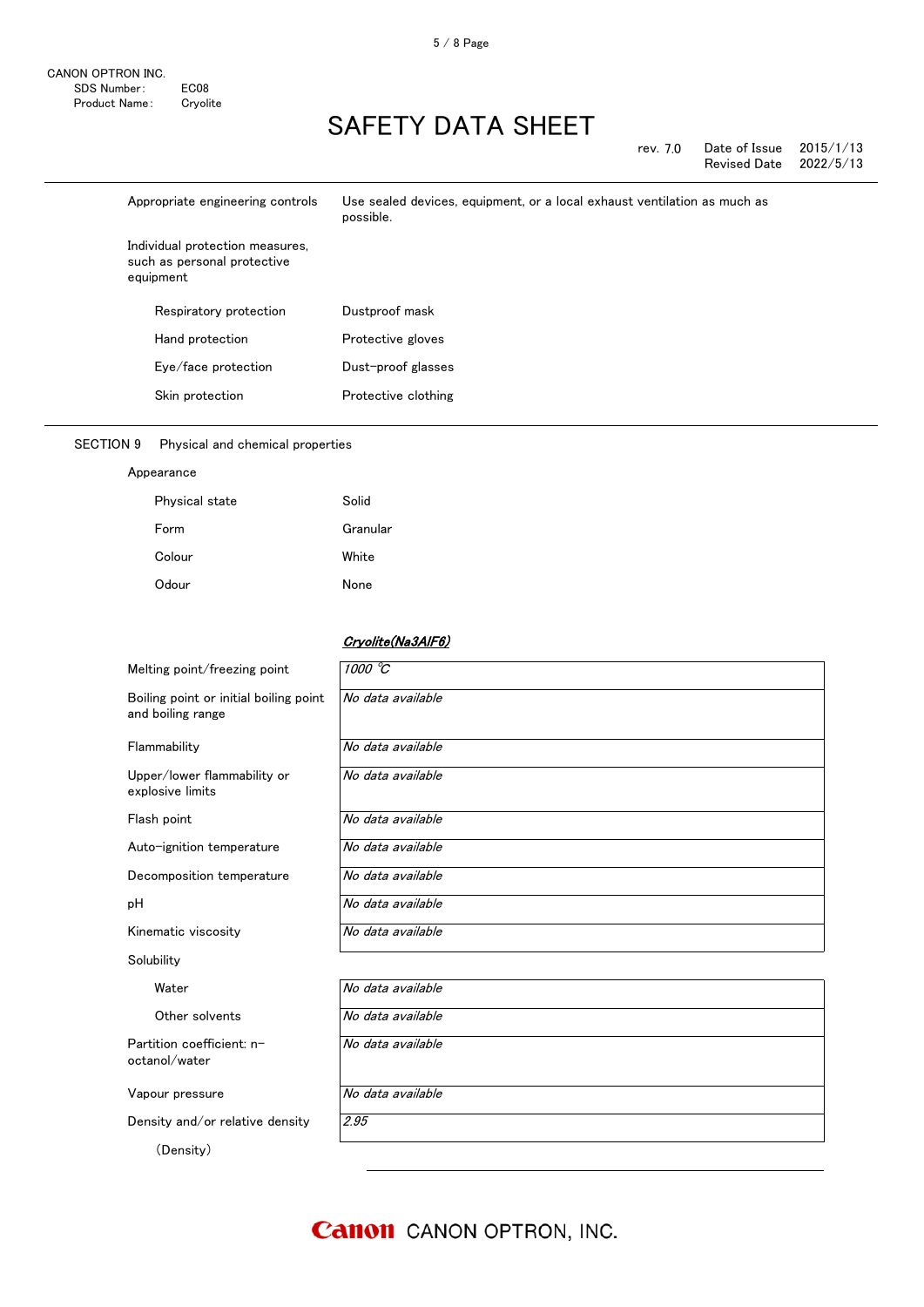rev. 7.0 Date of Issue 2015/1/13 Revised Date

| Relative vapor density   | No data available |
|--------------------------|-------------------|
| Particle characteristics | No data available |
| Other information        | No data available |

SECTION 10 Stability and reactivity

#### Cryolite(Na3AlF6)

| Reactivity                         | No data available                                                                                 |
|------------------------------------|---------------------------------------------------------------------------------------------------|
| Chemical stability                 | It is stable in storage conditions and normal handling.                                           |
| Possibility of hazardous reactions | No data available                                                                                 |
| Conditions to avoid                | High-temperature and humidity                                                                     |
| Incompatible materials             | No data available                                                                                 |
|                                    | Hazardous decomposition products It occurs with fluorine gas, hydrogen fluoride gas when It heat. |

#### SECTION 11 Toxicological information

#### Cryolite(Na3AlF6)

| Acute toxicity(oral)                                 | Oral - Rat $LD50$ : $5g/kg$<br>Oral - Rat LDLo: 9g/kg      |
|------------------------------------------------------|------------------------------------------------------------|
| Acute toxicity (dermal)                              | No data available                                          |
| Acute toxicity (Inhalation: Gases)                   | No data available                                          |
| Acute toxicity (Inhalation:<br>Vapours)              | No data available                                          |
| Acute toxicity (Inhalation: Dusts<br>and mists)      | No data available                                          |
| Skin corrosion/irritation                            | No data available                                          |
| Serious eye damage/irritation                        | No data available                                          |
| Respiratory or skin sensitization                    | Nose, throat, trachea is stimulated by inhalation of dust. |
| Germ cell mutagenicity                               | No data available                                          |
| Carcinogenicity                                      | No data available                                          |
| Reproductive toxicity                                | No data available                                          |
| Specific target organ toxicity(single<br>exposure)   | No data available                                          |
| Specific target organ<br>toxicity(repeated exposure) | No data available                                          |
|                                                      |                                                            |
| Aspiration hazard                                    | No data available                                          |

SECTION 12 Ecological information

Cryolite(Na3AlF6)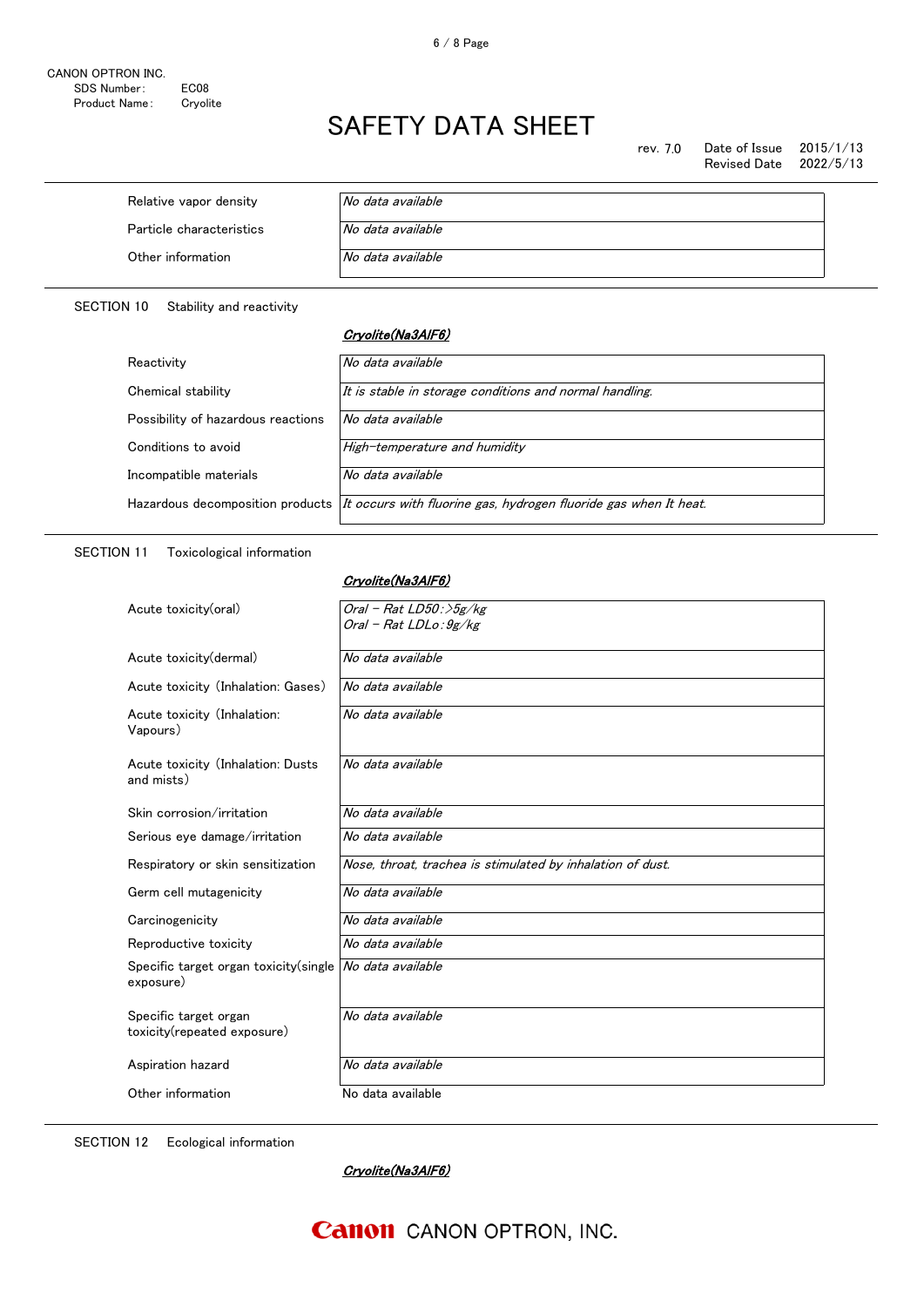| Toxicity                                                       |                                                                                                                                                                                                                               |  |
|----------------------------------------------------------------|-------------------------------------------------------------------------------------------------------------------------------------------------------------------------------------------------------------------------------|--|
| Hazardous to the aquatic<br>environment Short-<br>term(acute)  | No data available                                                                                                                                                                                                             |  |
| Hazardous to the aquatic<br>environment Long-<br>term(chronic) | No data available                                                                                                                                                                                                             |  |
| Persistence and degradability                                  | No data available                                                                                                                                                                                                             |  |
| Bioaccumulative potential                                      | No data available                                                                                                                                                                                                             |  |
| Mobility in soil                                               | No data available                                                                                                                                                                                                             |  |
| Hazard to the ozone layer                                      | No data available                                                                                                                                                                                                             |  |
| Other adverse effects                                          | No data available                                                                                                                                                                                                             |  |
| <b>SECTION 13</b><br>Disposal considerations                   |                                                                                                                                                                                                                               |  |
| Waste treatment methods                                        | Process is contracted to industrial waste disposers who received approval of a<br>prefectural governor.                                                                                                                       |  |
| Contaminated container and<br>contaminated packaging           | The container is recycled after being cleaned, or is appropriately processed<br>according to the standards of related laws and regulations.<br>When disposing of empty containers, the contents should be completely removed. |  |
|                                                                |                                                                                                                                                                                                                               |  |
| <b>SECTION 14</b><br>Transport information                     |                                                                                                                                                                                                                               |  |
|                                                                | Cryolite(Na3AIF6)                                                                                                                                                                                                             |  |
| International regulation                                       |                                                                                                                                                                                                                               |  |
| UN number                                                      | Not applicable                                                                                                                                                                                                                |  |
| UN proper shipping name                                        | Not applicable                                                                                                                                                                                                                |  |
| UN classification                                              | Not applicable                                                                                                                                                                                                                |  |
| Transport hazard class                                         | Not applicable                                                                                                                                                                                                                |  |
| Packing group                                                  | Not applicable                                                                                                                                                                                                                |  |
| Hazardous to the aquatic<br>environment                        | No data available                                                                                                                                                                                                             |  |
| Maritime transport in bulk<br>according to IMO instruments     | No data available                                                                                                                                                                                                             |  |
| Japanese lows and regulations                                  | No data available                                                                                                                                                                                                             |  |
| Special precautions for users                                  | No data available                                                                                                                                                                                                             |  |

SECTION 15 Regulatoly information(Japan)